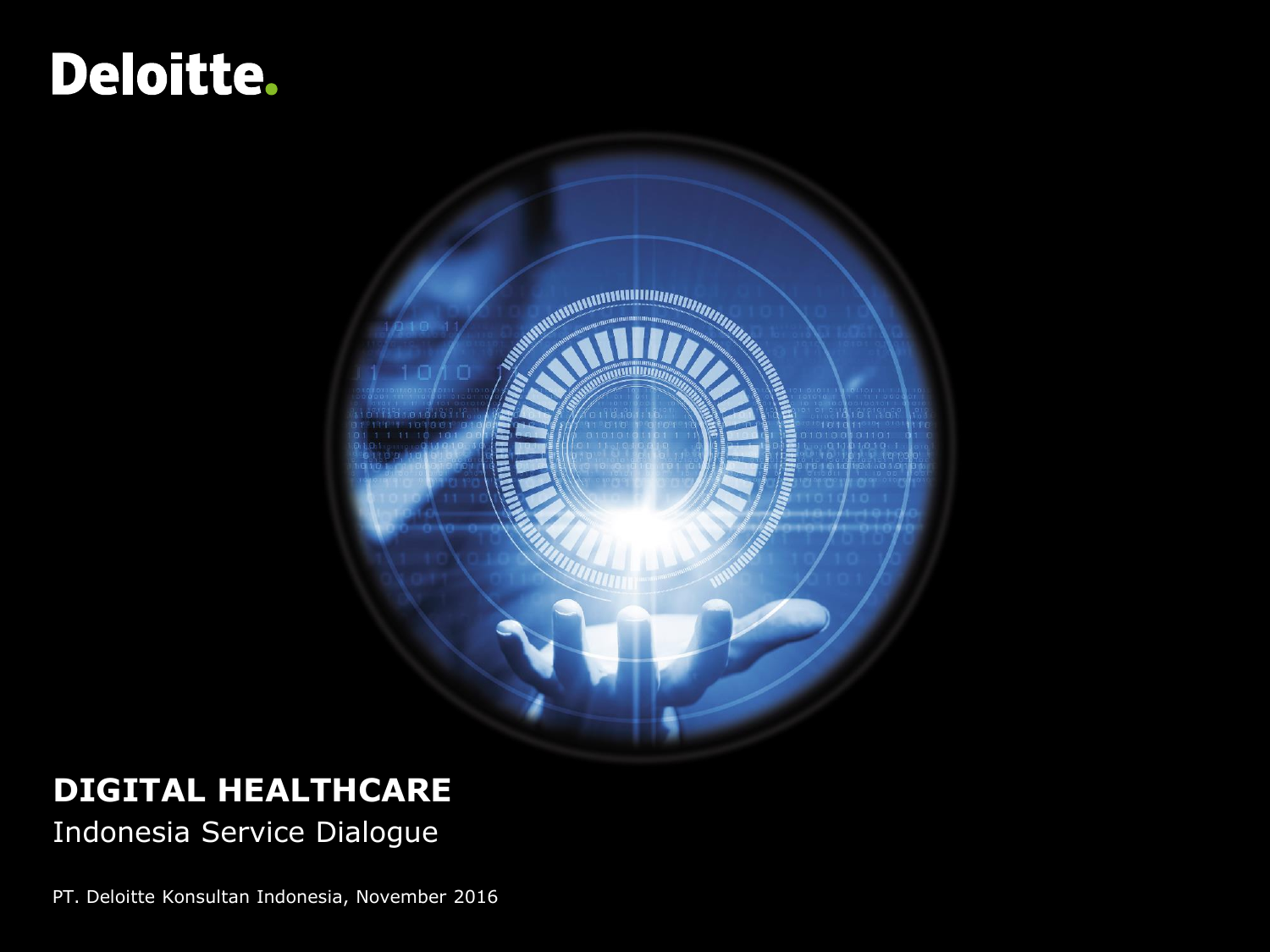### Contents



**Overview of Indonesia as An Emerging Market**

2 **A Need for Healthcare Innovations**

**Future of Healthcare Sector : Digitial Healthcare**

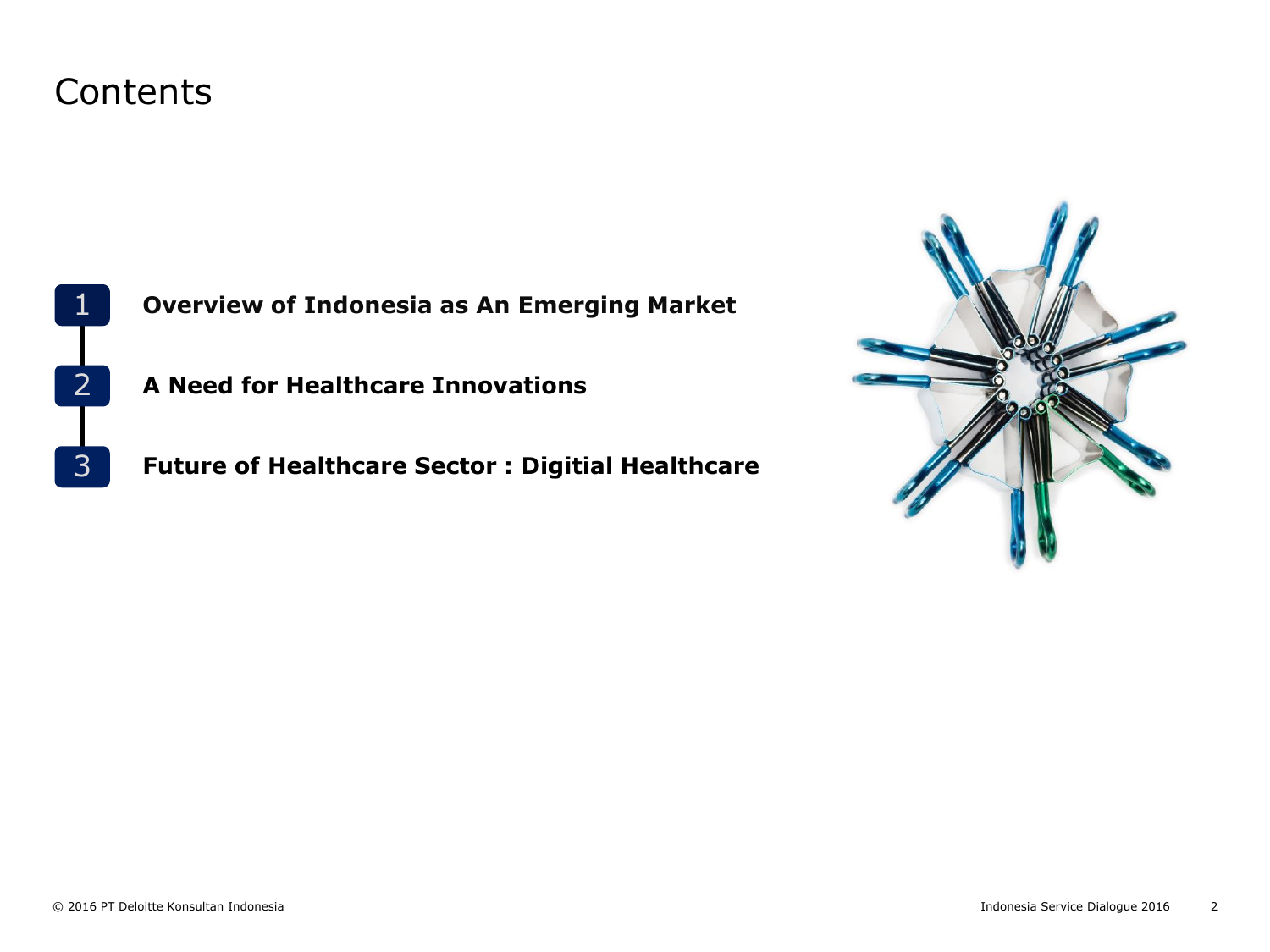### Internet and Smartphone Penetration



■Internet Users ■Non-Users

55,4 65,2 74,9 83,5 92,0  $\Omega$ 10 20 30 40 50 60 70 80 90 100 In Million ■2015 ■2016 ■2017 ■2018 ■2019

**The Association of Internet Service Providers in Indonesia (APJII) announced that Internet penetration in Indonesia has now reached 40 percent of the population, or approximately around 100 million Internet users**

eMarketer added that the number of smartphone users in Indonesia is expected to rise from 55 million in 2015 to 92 million in 2019 on the back of Indonesia's economic growth, the availability of affordable 4G smartphones on the Indonesian market and further development of Indonesia's 4G network.

#### **Currently Indonesia is already the third-largest smartphone market in the Asia-Pacific region (after China and India)**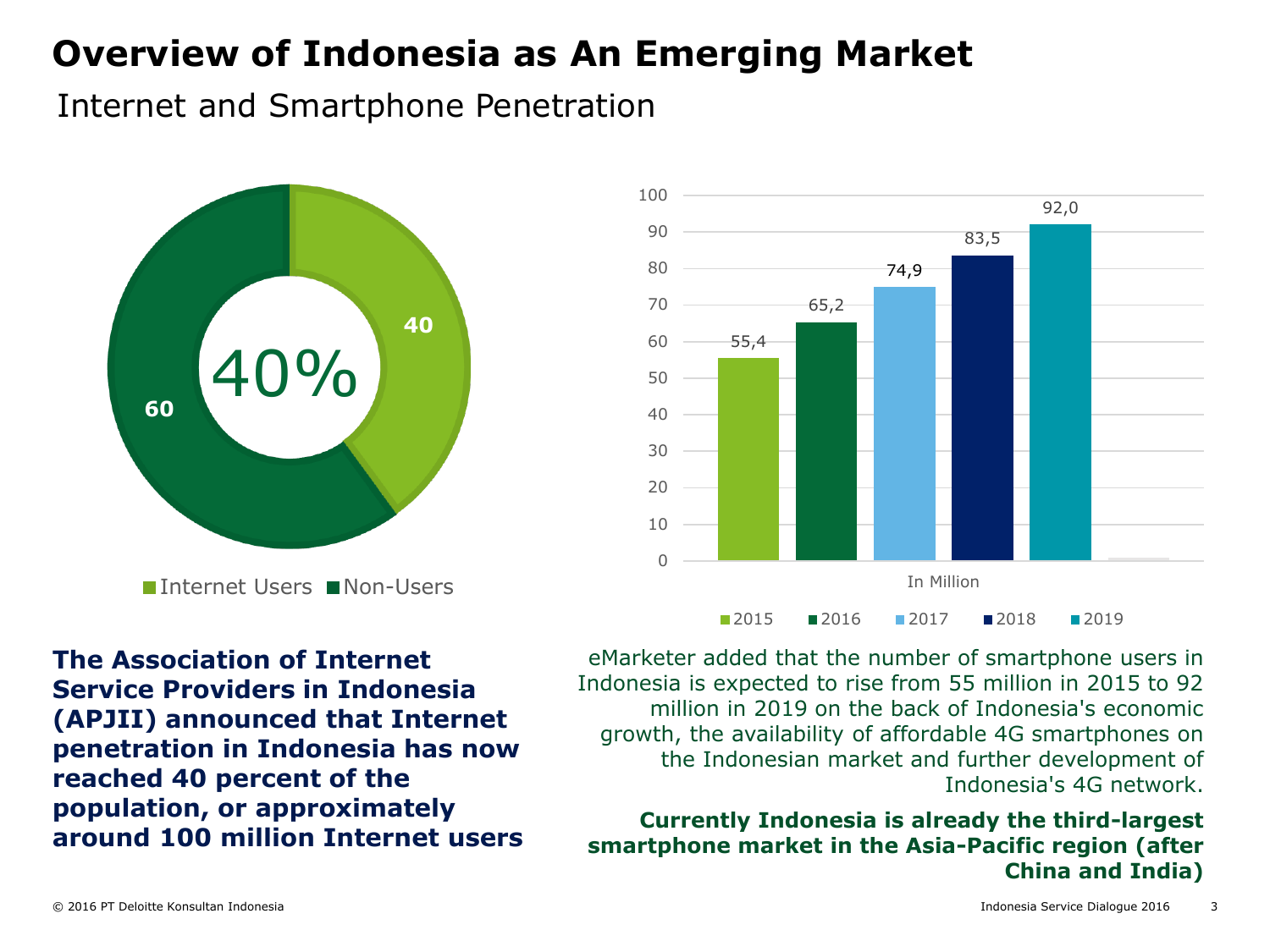Internet Users and Usage



*Source : UN, US Census Bureau, APJII, Facebook, GSMA Intellegence*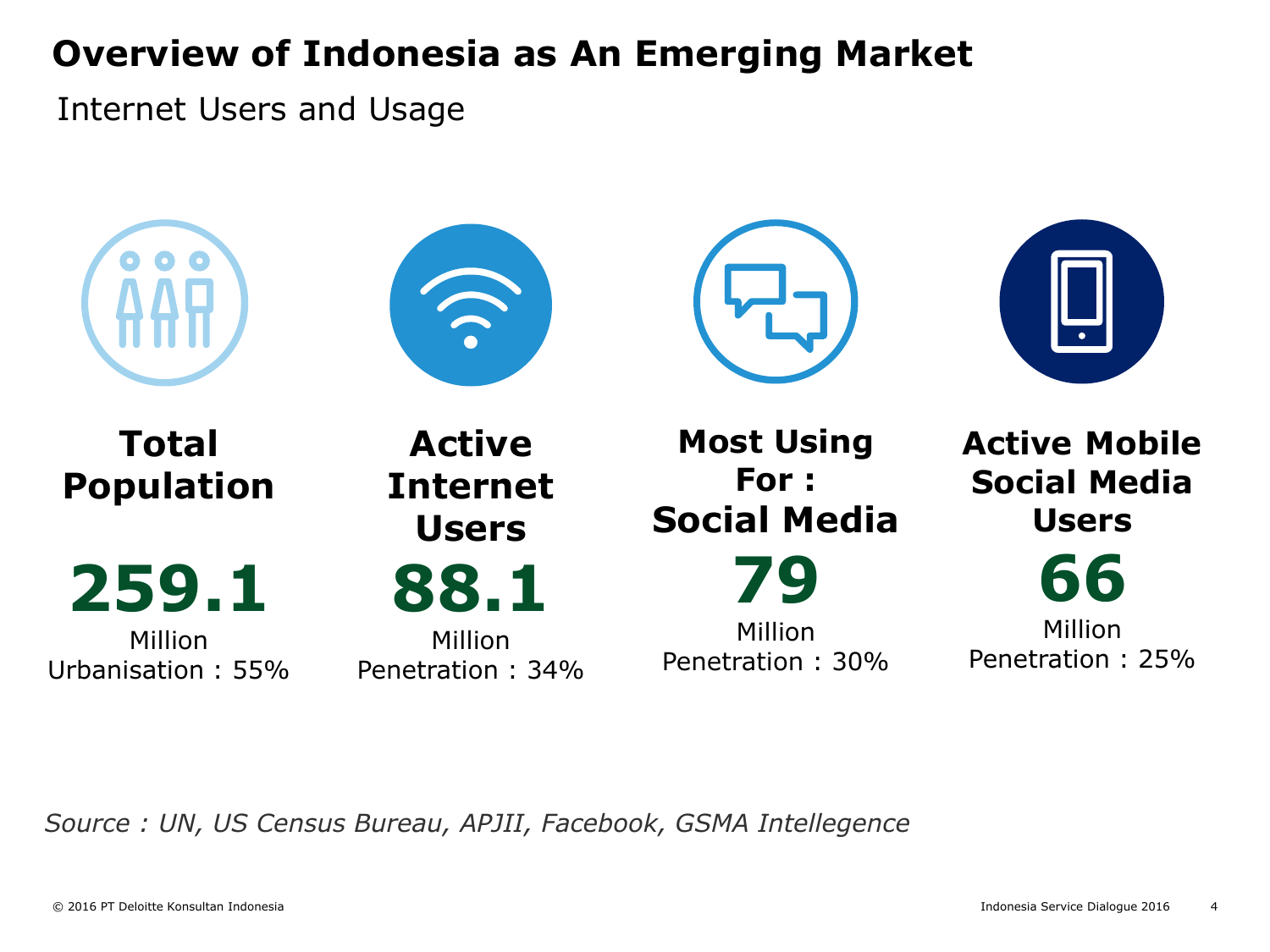# **Overview of Indonesia as An Emerging Market** Indonesia's Healthcare Sector Characteristics



#### **Growing and Ageing Population**

Emerging markets will account for 80% of the world's elderly by 2050

Some emerging markets should expect a significant increase in the portion of their population aged 65 between 2015 – 2050



#### **Increased Prevalence of Chronic and Non-Communicable Diseases**

68% of total deaths globally occur due to chronic and NCD diseases; emerging markets account for 75% of these deaths

Almost 200 million of the world's 370 million people diagnosed with diabetes live in Asia



**Healthcare Infrastructure is Concentrated in Urban Areas**

Over 50% of the emerging market in Asia-Pacific live in rural areas, while healthcare infrastructure is concentrated in urban areas



#### **Growing Middle Class and Rising**

2/3 of the global middle class will be in Asia Pacific by 2030 and people will be spending more in healthcare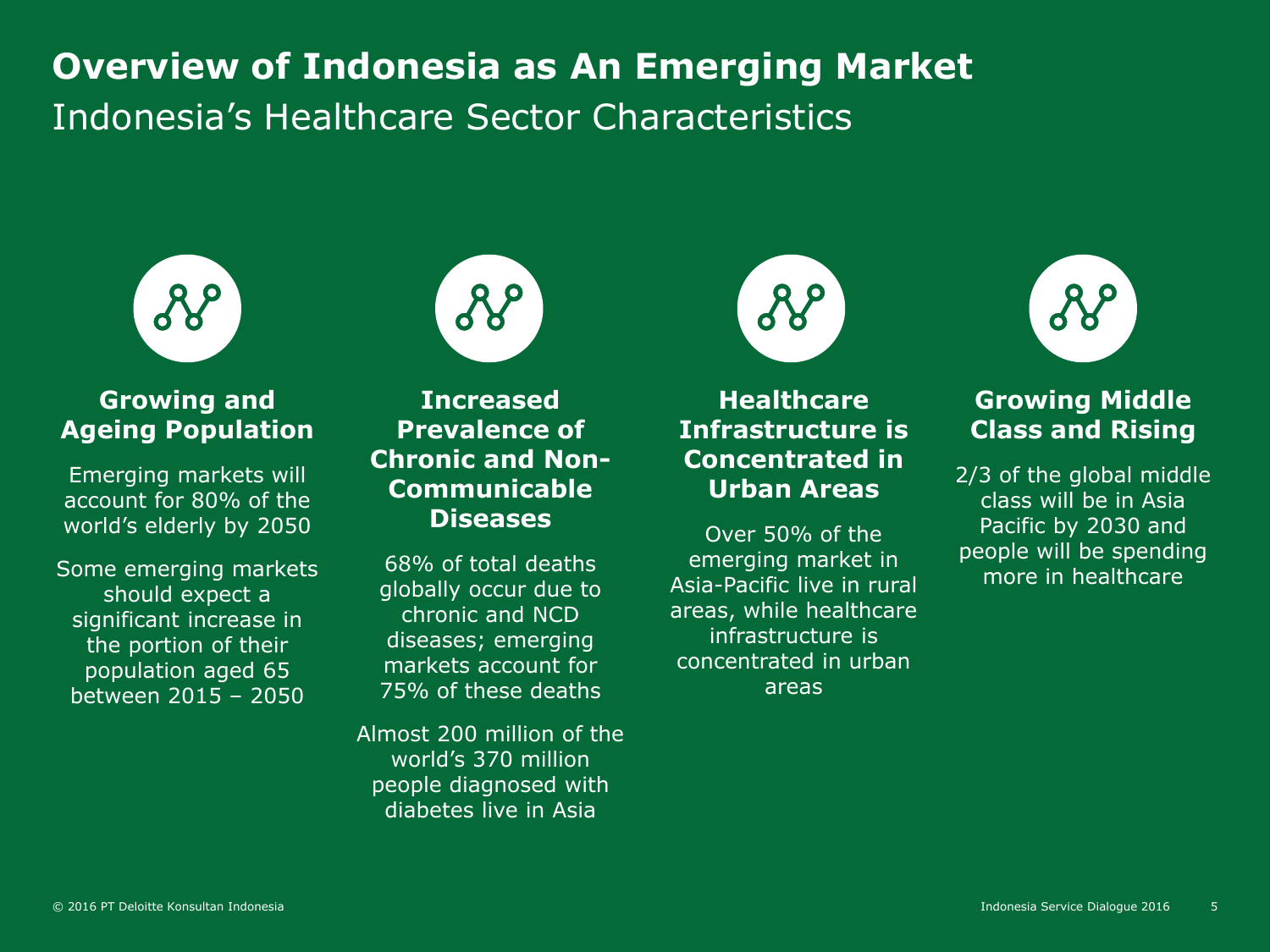# **Overview of Indonesia as An Emerging Market** Regulations Related To Interactive Healthcare



### **Long-Range Medical Consultation (Telemedicine) is Prohibited**

Advertising and/or publication of health care by a health-care facility through the Internet may not be used as a long-range medical consultation (telemedicine)

### **Wearable and mHealth are not Considered as Medical Devices**

Medical devices are the instruments, apparatuses, machines and/or implants that do not contain drugs used to prevent, diagnose, cure and relieve diseases, treat sick people, recover health of human beings, and/or form the structure and correct the body function

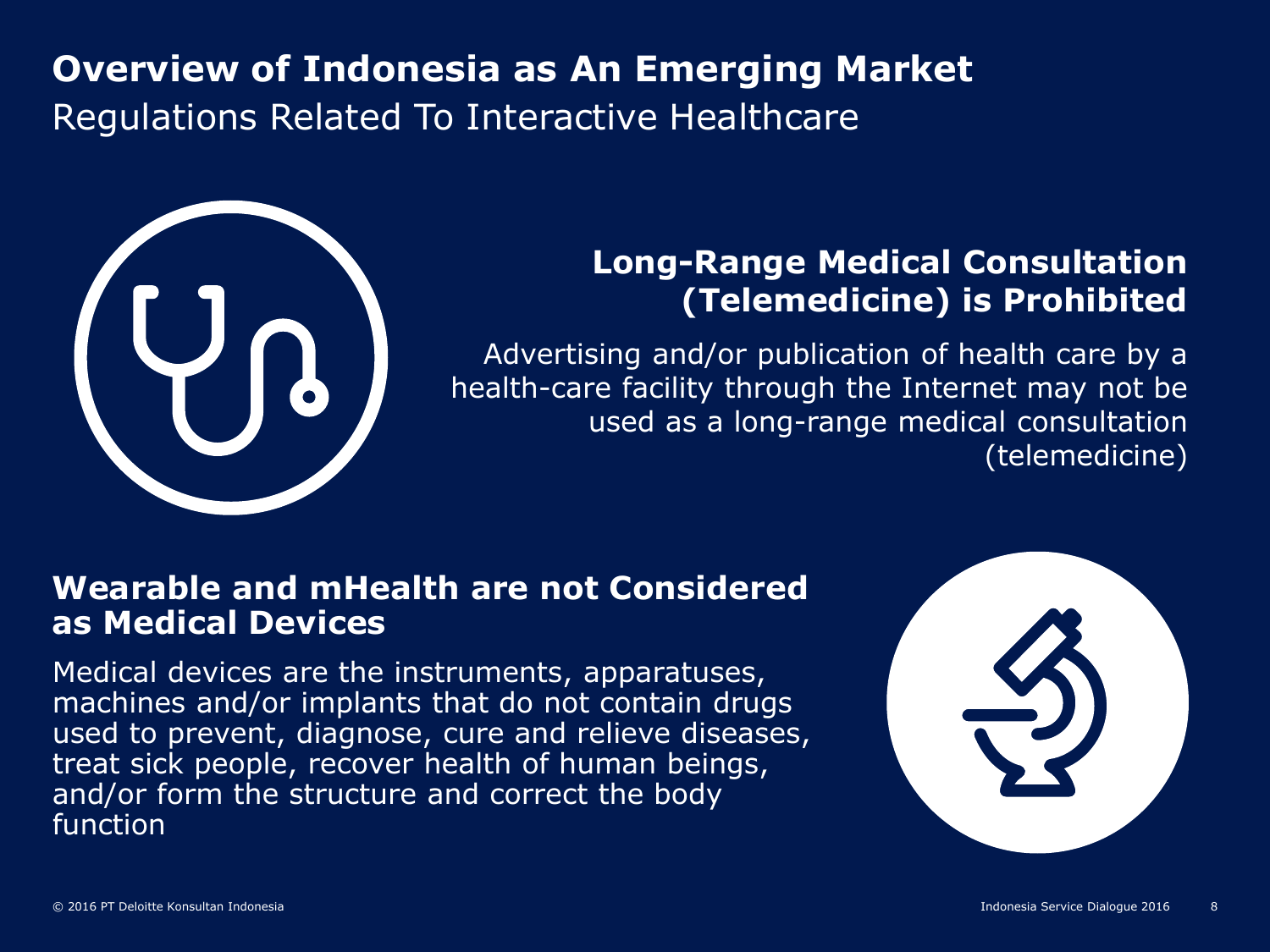### **A Need for Healthcare Innovations**

More Advanced Patient's Needs in 2020

Patients in 2020, according to our prediction, will become more like consumers. **They demand to be better informed about their genetic proile, the diseases they have and might have, and the availability of healthcare.**

Expectations of healthcare and better outcomes for themselves and loved ones are at their highest, related to their increased incomes.

Patients are true consumers, they understand thay they have options and use information and data about themselves and providers to get the best treatment at a time, place and cost convenient to them.

Most patients in developed countries now have access to their own electronic health records, and decide who to share it with.

**It's about time until our people becoming that way, so government and healthcare providers in Indonesia have to be ready soon.**



An active and engaged consumer is at the core of the Health Hub. Seeking to curate and take greater ownership of their own experiences, today's consumers now approach healthcare just like other services. Before making a decision, they do their research, read professional reviews and then get up-to-speed with word of mouth.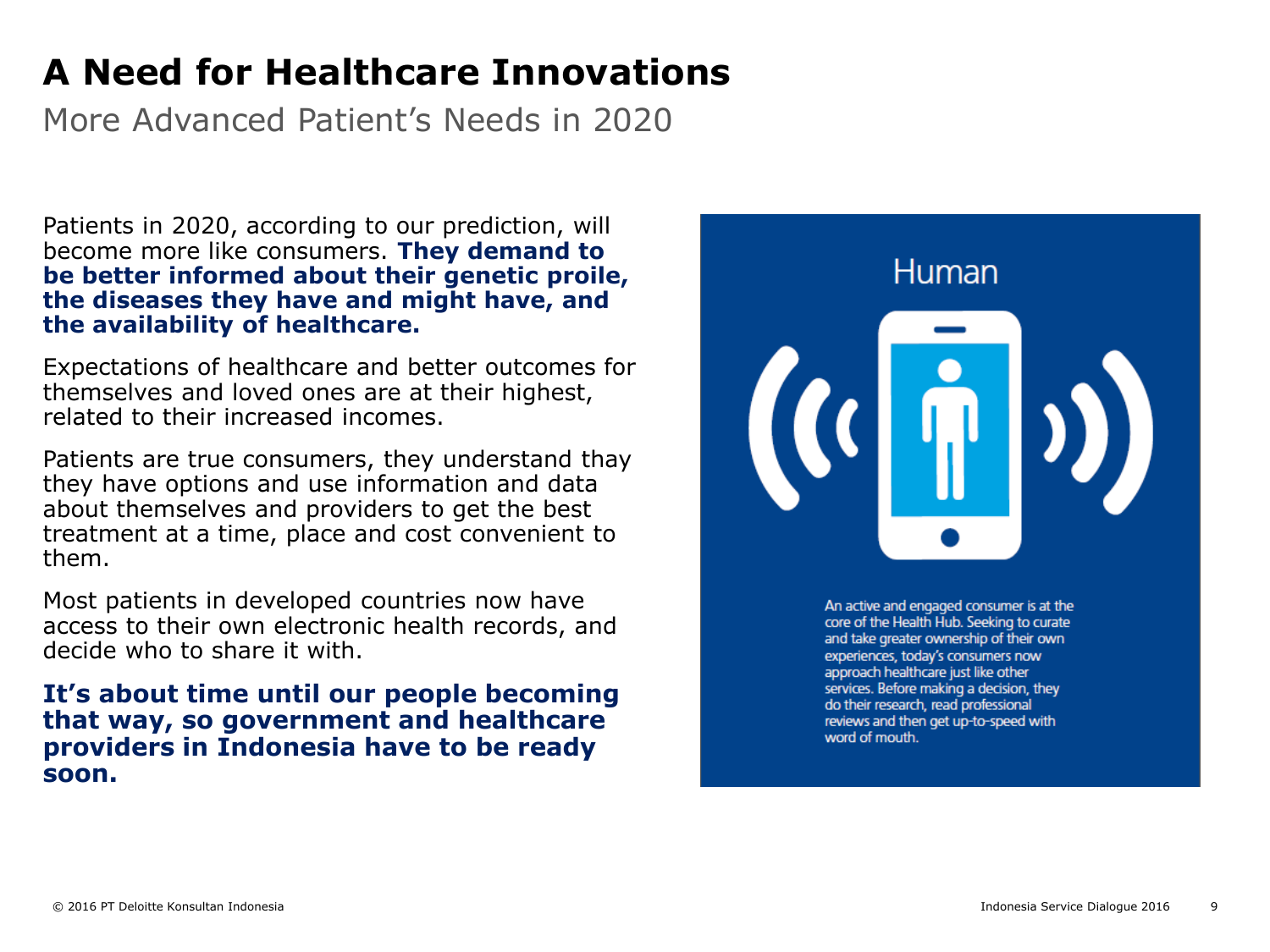### **Future of Healthcare Sector : Digital Healthcare**

Wearables and mHealth Applications

Technology is becoming more pervasive Top pharma companies have **In 2014UK** smartphone 63% more penetration unique apps in 2014 vs. 2013

Consumers and providers integrate information from multiple devices seamlessly to create a comprehensive view of the individual.

Cloud computing will take off- HP's Mobile Health (mHealth) monitoring solution links health monitoring devices with cloud computing. Regular updates of patient's health performance are transmitted wireless to healthcare providers thereby enabling them to detect diseases early and treat them effectively.

**Better access to the internet will drive this model. In fact Indonesia had 76m internet users with 66m using social media, in recent years which sets platform for the service in the near future**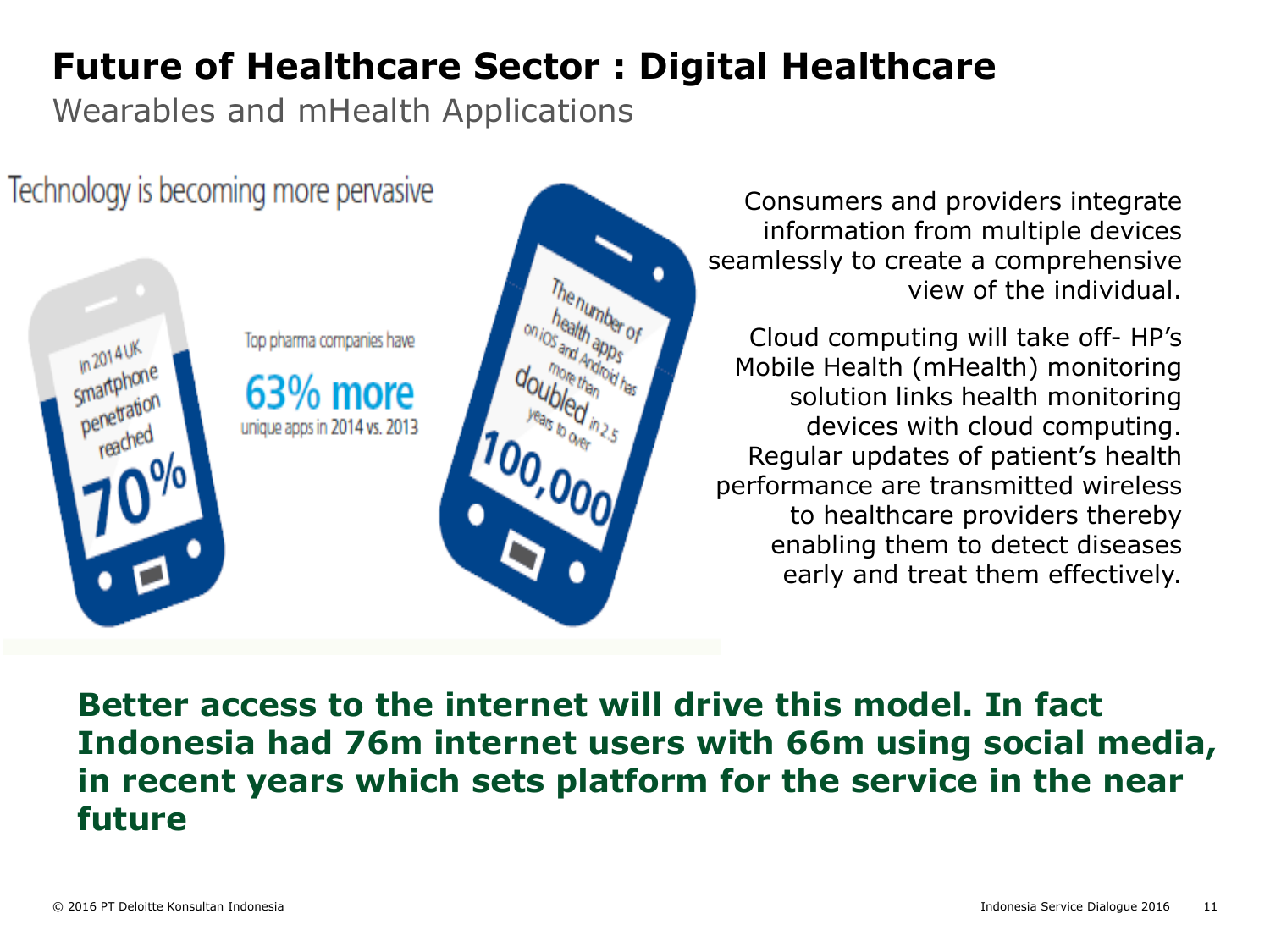### **Future of Healthcare Sector : Digital Healthcare**

The Era of Digitised Medicine

The home is where much of the medical care takes place. It is no longer confined to clinicians in the clinic or hospital. The ubiquity of digital communication means that many doctor-patient contacts are now virtual and deliver care to the patient in their home.

This model will enable us to expand healthcare delivery to rural population and to address each country's most urgent health needs.

**In order to make this come true, Indonesia's government have to improve our public universal healthcare systems in general and use public-private as well as transnational partnerships for necessary investments in infrastructure. Private investors in will play key role in providing healthcare infrastructure and health delivery.**



With rapid advances in medical knowledge comes greater specialisation of healthcare professionals. It is not uncommon for patients, particularly those with chronic diseases, to suffer from multiple medical conditions and to be under the care of several doctors from different disciplines all at once. each prescribing a different set of medications. Healthcare providers will need to embrace new technologies that integrate clinical information to provide a seamless patient experience.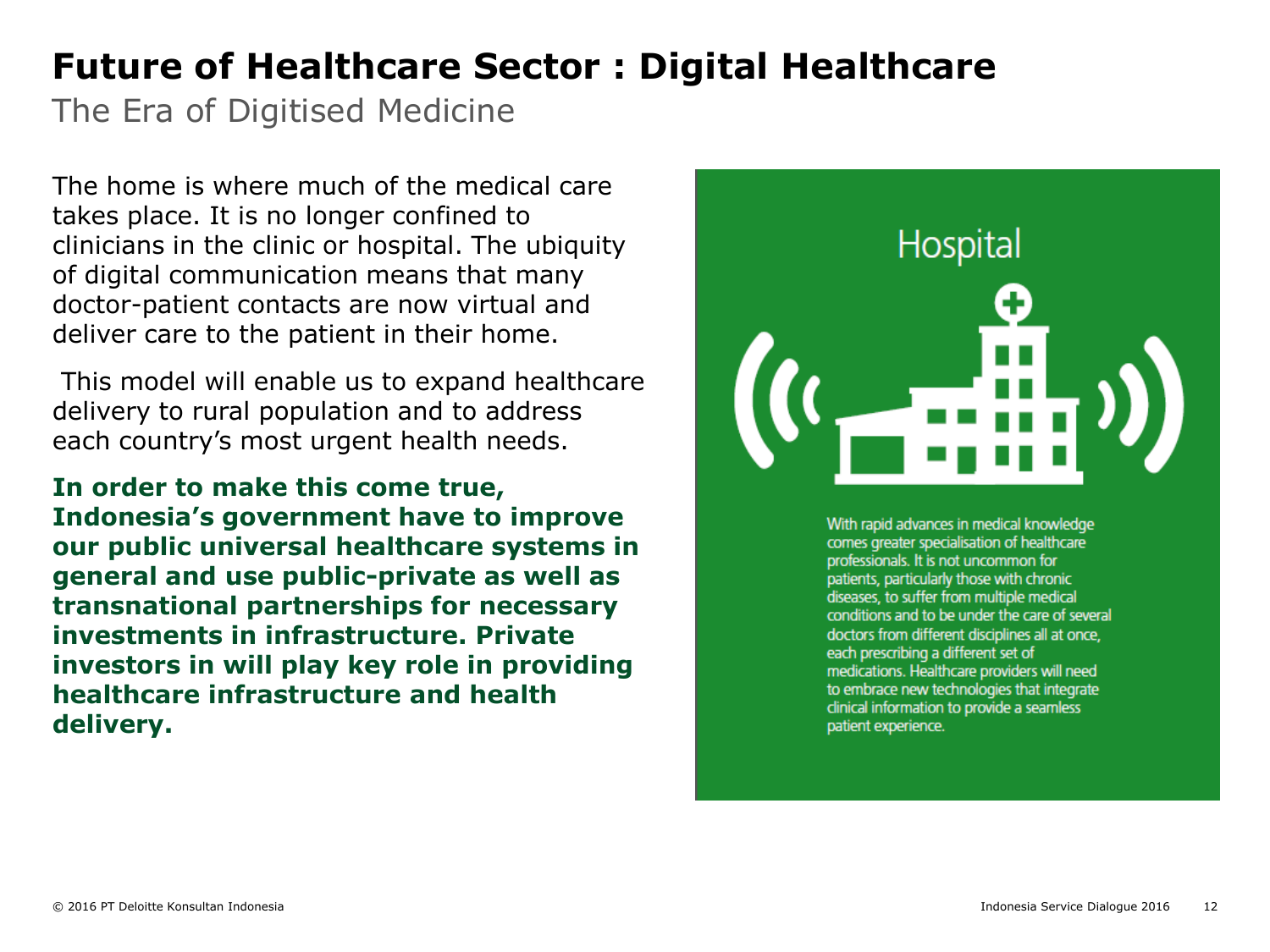Healthcare Players Using Integrated Healthcare Solution

*Source : Documentation of Austrade*

Mitra Keluarga Hospital, A Leading Indonesian Hospital, enables operational excellence with SAP HANA® and healthcare solutions from PT Abyor International and T-Systems in June 2016





In May 2016, a subsidiary of Fullerton Health acquired Medilum Indonesia. Together, the companies' combined services represent Indonesia's only complete, integrated corporate healthcare solutions company and the country's third-largest managed care provider by market share

Eka Hospital and Mayo Clinic announced collaboration in 2011 to provide real-time video telemedicine services to patients in Jakarta by connecting them to over 3,000 physicians working with Mayo Clinic in the United States



In July 2014, IBM announced that Bundamedik Healthcare System has selected its big data and analytics technology to transform the administration and financial management systems of RSIA Bunda Jakarta, a hospital in Bundamedik's network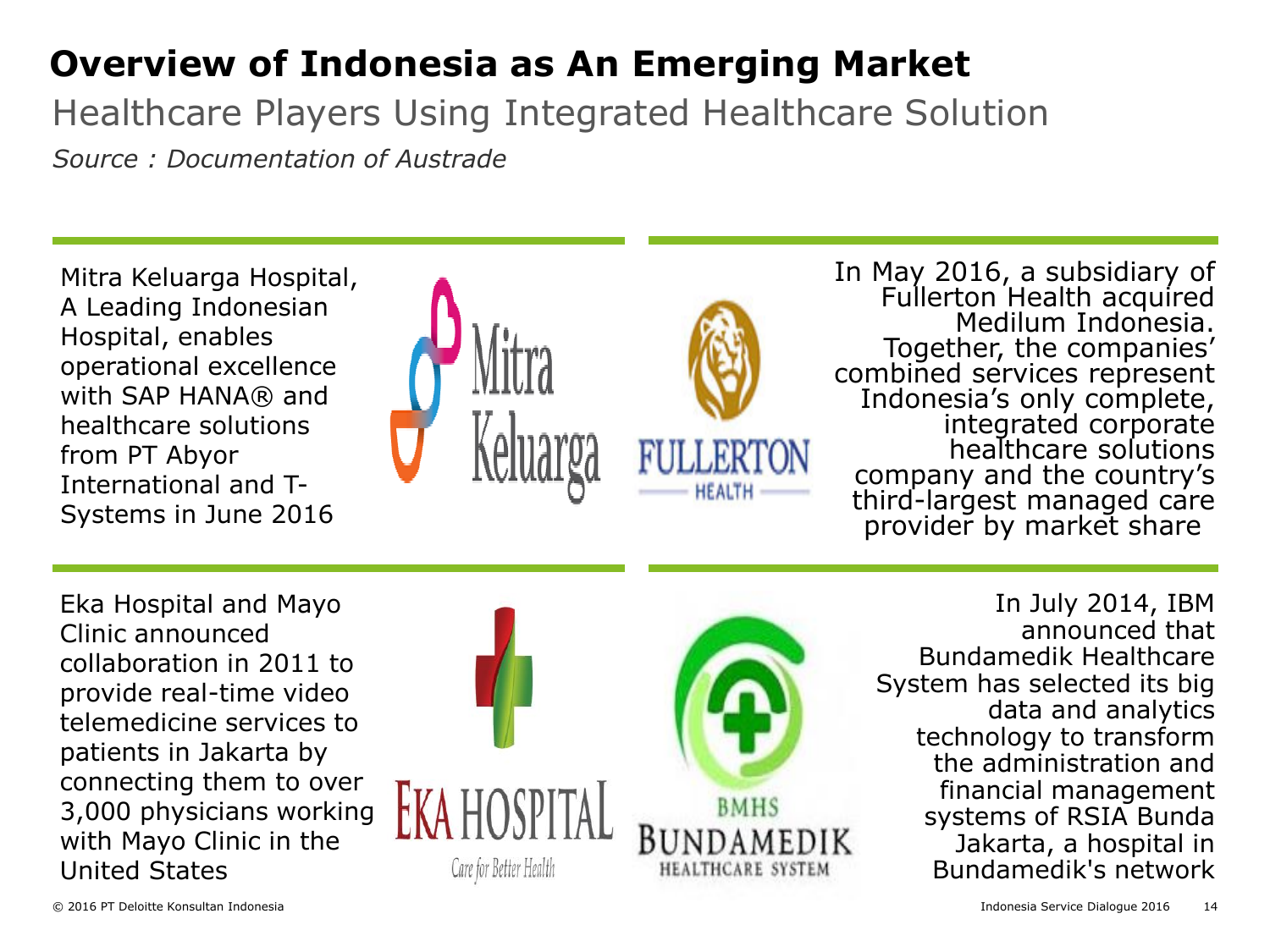TMT Players Entering Digital Healthcare Market

*Source : Documentation of Austrade*

Some ICT players have begun to develop information technology solutions for improving health services in Indonesia. This includes **Telkom with its eHealth Solutions:** hospital (HIS), eclinic, and eClaim; Lintas arta with its HealthLink, Online Appointment, Reminder Hospital, and Telemedicine.





**Fujitsu** commenced marketing the introduction of its healthcare solutions in Indonesia in October 2014. The integrated upstream-downstream system will be targeted at Indonesia hospitals, with the solution including Hospital Information System, Telemedicine (health information exchange), application optimization services for mobile devices, client and server virtualisation, bio-stimulation, and cloud based electronic medical record (EMR) systems.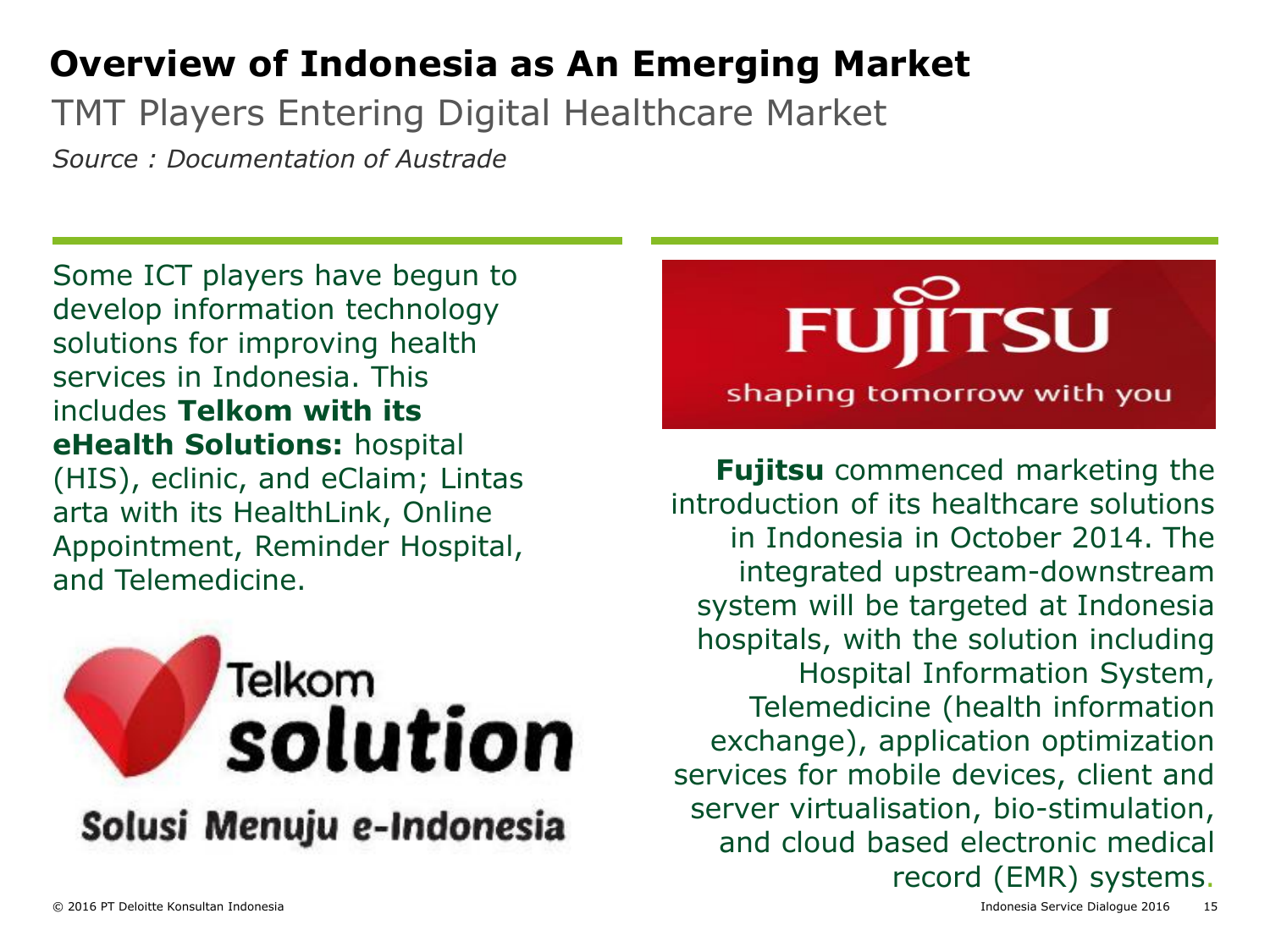### **Future of Healthcare Sector : Digital Healthcare** The Health Hub

The healthcare model of tomorrow is envisioned to be an open healthcare ecosystem. Known as the Health Hub, it is consumer-centric, leverages technologies to overcome the barriers of access, and provides support for long-term, chronic disease treatment seamlessly from across three pillars - Human, Home and Hospital - and beyond.